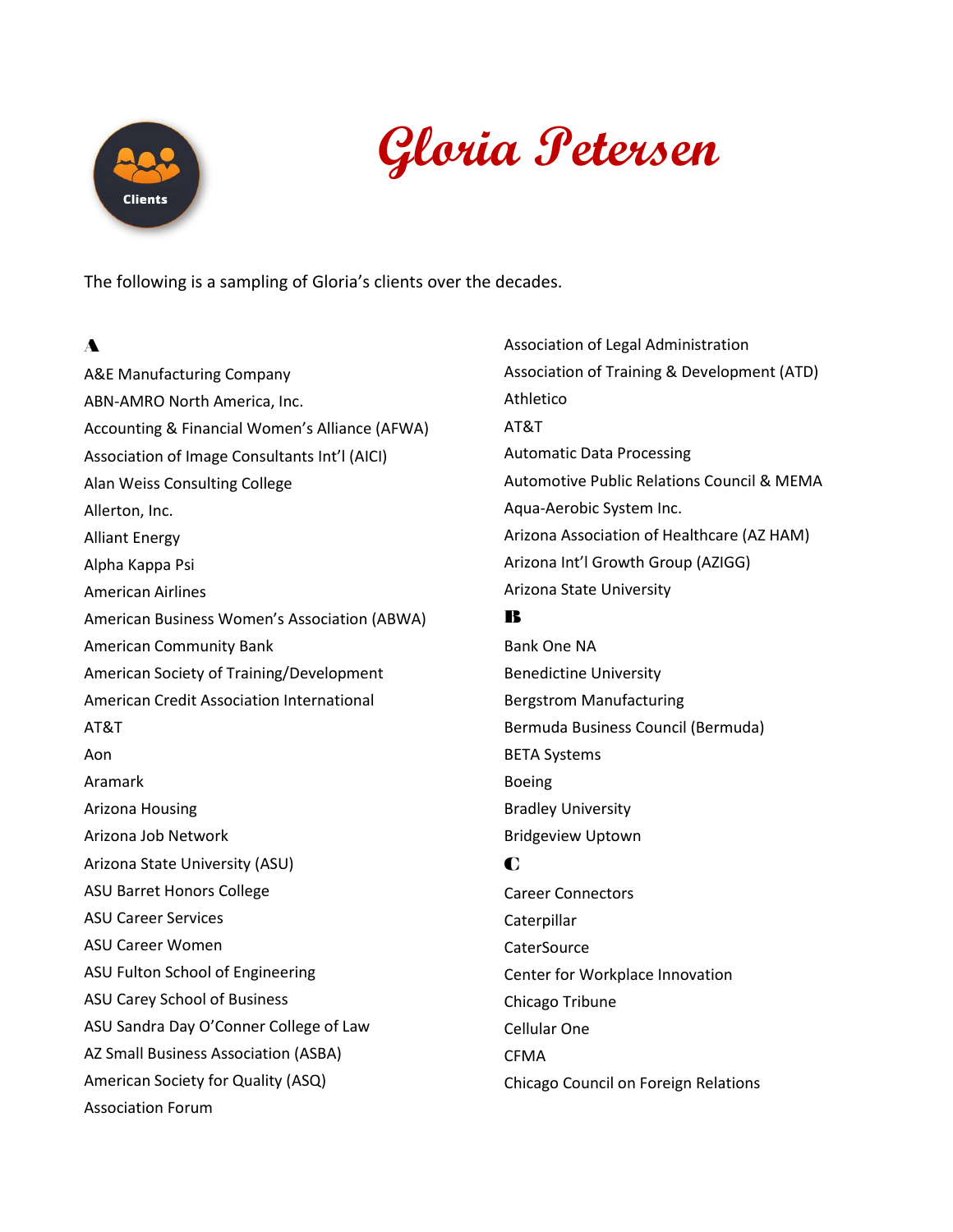Chicago Equity Partners Children's Memorial Foundation City of Phoenix City of Rockford Common Threads Concordia University Cook Illinois

#### D

Dade Behring Deloitte DePaul University Dana Corporation DePaul University

## $\mathbf{E}$

Edamerica Erie Foods International Inc. Ennis Knupp & Associates ESAB

#### F

Felesky Law Felicia Davis Event First American Title Company First Chicago NBD Bank First National Bank of Freeport Fitzgerald & Son Funeral Home Florida State University Fordham University Frain Camins & Swartchild – ONCOR

#### G

Gambino Realtors & Builders GE Capital Services General Electric Global Chamber Greater Phoenix Chamber of Commerce Greater Rockford Airport Authority Greenlee Textron

#### GSB Chicago

#### H

Harper Community College Heartland Spa Highland Community College Hispanic Bankers Association Hospitality Sales & Marketing Association Int'l HQ Business Centers

#### $\blacksquare$

International Association of Administrative Professionals (IAAP) IBM Independent Computer Consultant Association ICI Polyester IDS Financial Services Ideal Uniform Illinois Bankers Association Illinois Eye Institute Illinois Government Finance Illinois Landscape Association Illinois Material Handling Illinois Parks & Recreation IMPACT for Enterprising Women Conference Indiana University, Alpha Kappa Psi Indiana University Kelly Graduate School Ingersoll Milling Machine Company Innovene/BP International Academy Merchandising/Design Institute of Internal Auditors International

#### J

Joyce Foundation K Kegler Brown Hill and Ritter KPMG Consulting Kelly Services Kraft Foods North America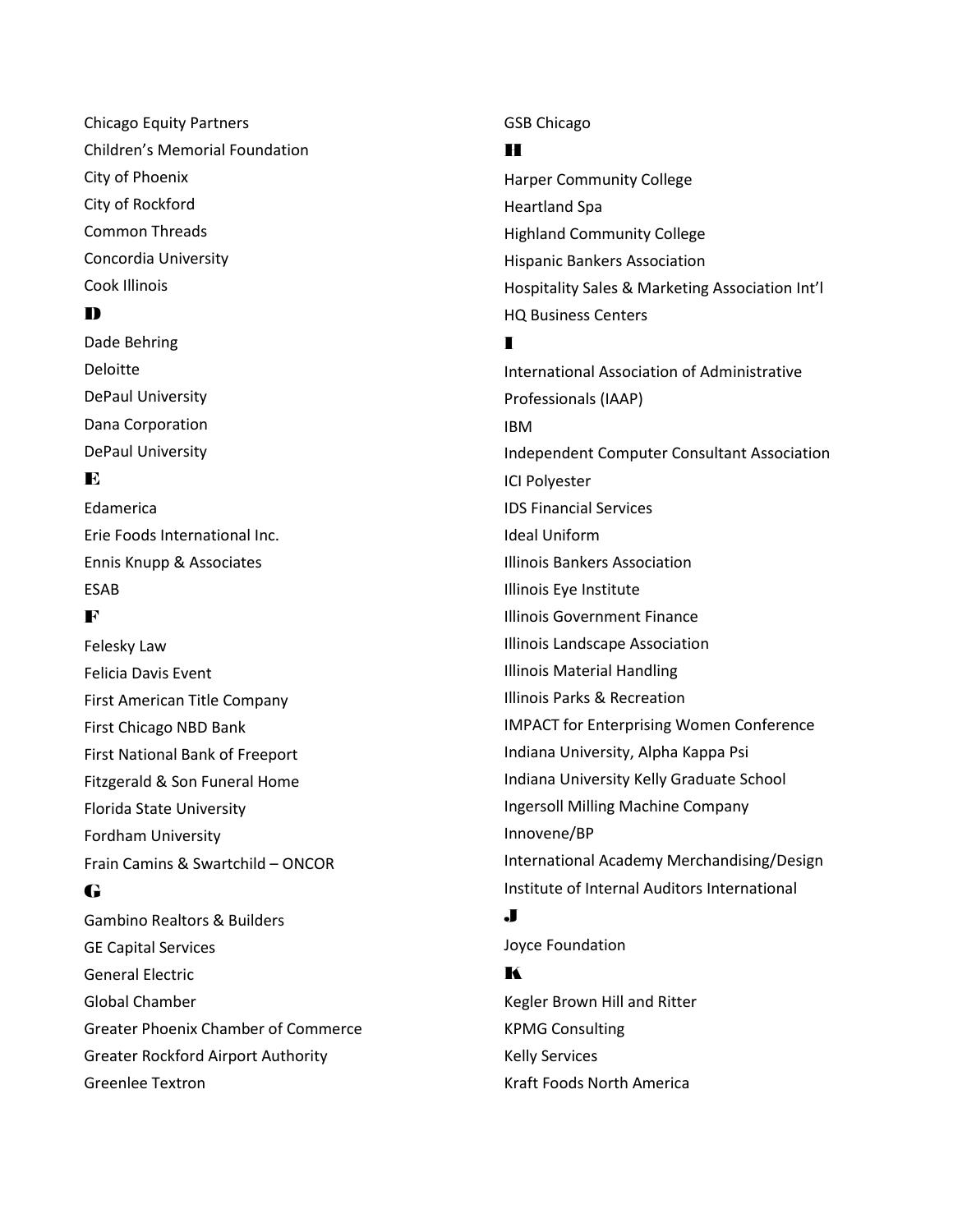#### $\blacksquare$

LaSalle Bank Legal Administrators Association Lindgren, Callihan, Van Osdol & Co. Ltd. Loyola University

## M

McDonald's Corporation McFarland Office Equipment Meetings Management Group Meeting Planners International/Chicago Chapter Meeting Planners International/Indiana Chapter Meeting Planners IRMC Mentor Group Microsoft Midwest Assoc. of Colleges & Employers Conference Miller Brewing Company Molex Motorola Motor Equipment Manufacturing Association Miller Brewing Company Members Alliance Credit Union Microsoft Municipal Clerks of Illinois Muro Pharmaceutical, Inc

# N

NASBITE Conference. National Association of Credit Managers National Women's Advisory Committee Newport Pacific HOA Conference National Society of Fund Raising Executives (NSFRE) Nordstrom Northeastern Illinois University Northwestern University (NWU) NWU/Kellogg School of Management Notre Dame Network

#### OP

Office of the State's Attorney Pampered Chefs Pattishall McAuliffe, Newbury & Geraldson LLP Paul Ray Berndtson, Inc. Pella Window Store Price Waterhouse Coopers Pikes Peak Hospice Foundation Pioneer Life Insurance Project Manager Institute (PMI) Phoenix Chapter Project Manager Institute (PMI) Tucson Chapter ProQuest Business Services Proxaire

# QR

Randy Gage & A Team Central, Inc. Right Management Rapid Granulator Company Rock Valley College Rockford Convention & Visitors Bureau (RACVB) Rockford Powertrain Rockford Public Library Roscoe Area Chamber of Commerce Russel Metals – Bahcall Group

## S

Saint Xavier University Sargent Consulting Group, LLC/Forensic Sara Lee Corporation Searle/Global Health Outcomes Schenck Business Solutions **SCORE** Sidney Austin Society of Human Resource Management (SHRM) Social Security Administration (SSA) SSA Hispanic Advisory Council Society of Women Engineers Speakers Platform: Upper Iowa University Speaker Resource Center, Inc.